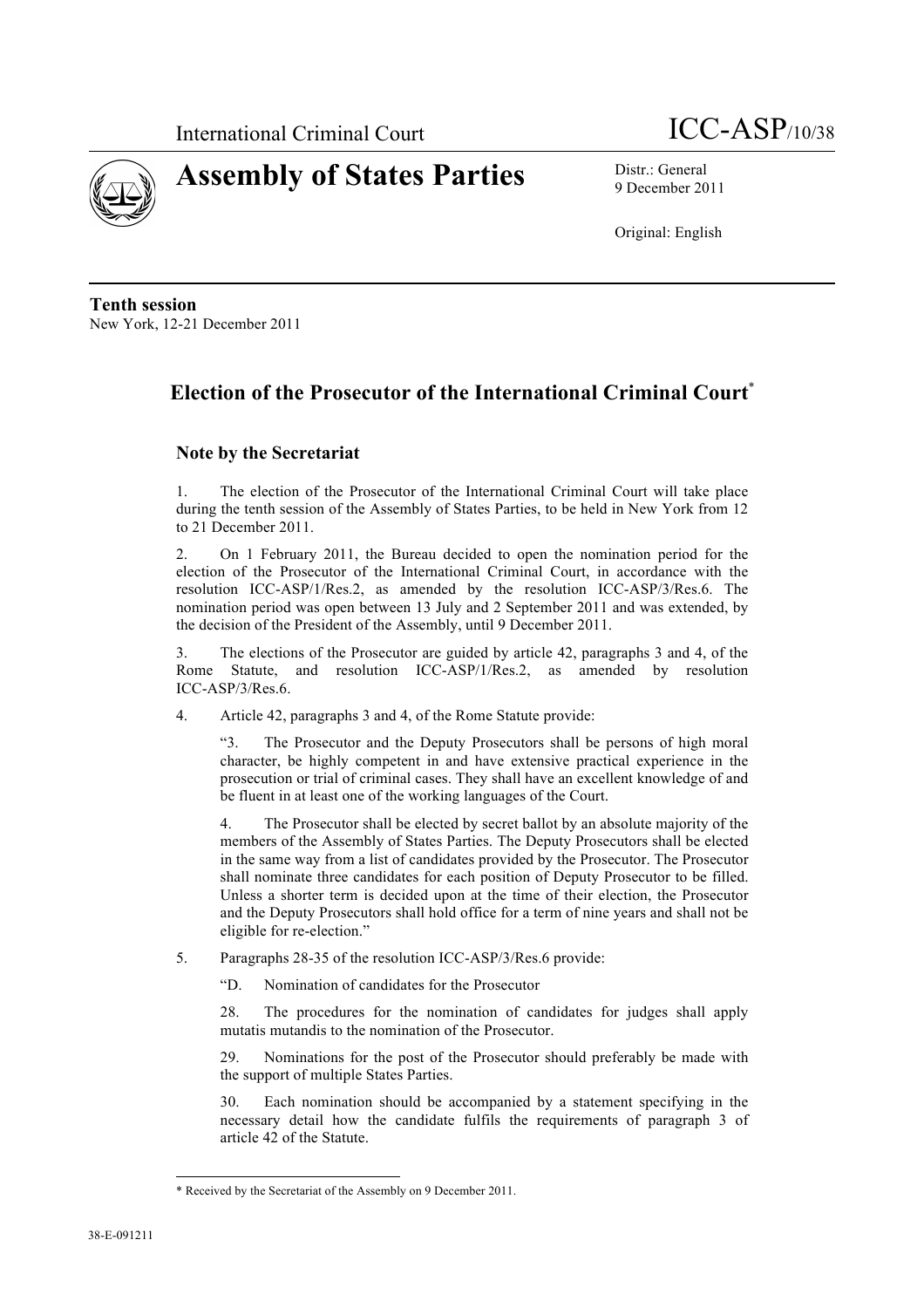E. Election of the Prosecutor

31. The Bureau of the Assembly of States Parties shall fix the date of the election.

32. The Secretariat of the Assembly of States Parties shall prepare a list of candidates in English alphabetical order.

33. Every effort shall be made to elect the Prosecutor by consensus.

34. In the absence of consensus, the Prosecutor shall be elected, in accordance with paragraph 4 of article 42 of the Statute, by secret ballot by an absolute majority of the members of the Assembly of States Parties.

35. In the interest of a timely conclusion of the election, if after three ballots no candidate has obtained the required majority, the balloting shall be suspended to give an opportunity for any withdrawal of candidatures. Before such suspension, the President of the Assembly of States Parties will announce when balloting shall resume. Upon resumption of balloting, if no candidate obtains in the first ballot the majority required, further ballots shall be taken, which shall be restricted to the candidates obtaining the two largest number of votes."

6. The Bureau agreed that the nomination process would be supplemented by the work of the Search Committee for the position of the Prosecutor of the International Criminal Court, which was established by the Bureau during the ninth session of the Assembly. According to its terms of reference, the Search Committee was mandated to "facilitate the nomination and election, by consensus, of the next Prosecutor".<sup>1</sup> The Search Committee submitted its report to the Bureau on 25 October 2011.

7. The Search Committee received or otherwise identified expressions of interest from or recommendations for consideration in respect of 51 individuals.

8. From the 51 names on the candidates list, the Search Committee interviewed eight candidates and, with a view to nominate a consensus candidate through an informal consultation process, presented to the Bureau a shortlist of the following four candidates:

- Ms. Fatou B. Bensouda (The Gambia);
- Mr. Andrew T. Cayley (United Kingdom of Great Britain and Northern Ireland);
- Mr. Mohamed Chande Othman (United Republic of Tanzania);
- Mr. Robert Petit (Canada).

9. In informal consultation process, which ended on 30 November 2011, it became clear there was a strong desire among States Parties to see the next Prosecutor elected by consensus, if at all possible, and that the most qualified person should be elected. In addition, the consultations resulted in a general agreement that the next Prosecutor should come from Africa.

10. The consultations then focused on the two potential African candidates, Ms. Fatou B. Bensouda (The Gambia) and Mr. Mohamed Chande Othman (United Republic of Tanzania).

11. The consultations carried out resulted in an informal agreement among the States Parties to have a consensus candidate, Ms. Fatou B. Bensouda, from The Gambia, for the consideration by the Assembly of States Parties. Ms. Bensouda was nominated by The Gambia and her nomination was cosponsored by 66 States Parties.

<sup>&</sup>lt;sup>1</sup> "Bureau of the Assembly of States Parties: Search Committee for the position of the Prosecutor of the International Criminal Court: Terms of Reference", (ICC-ASP/9/INF.2), para. 5.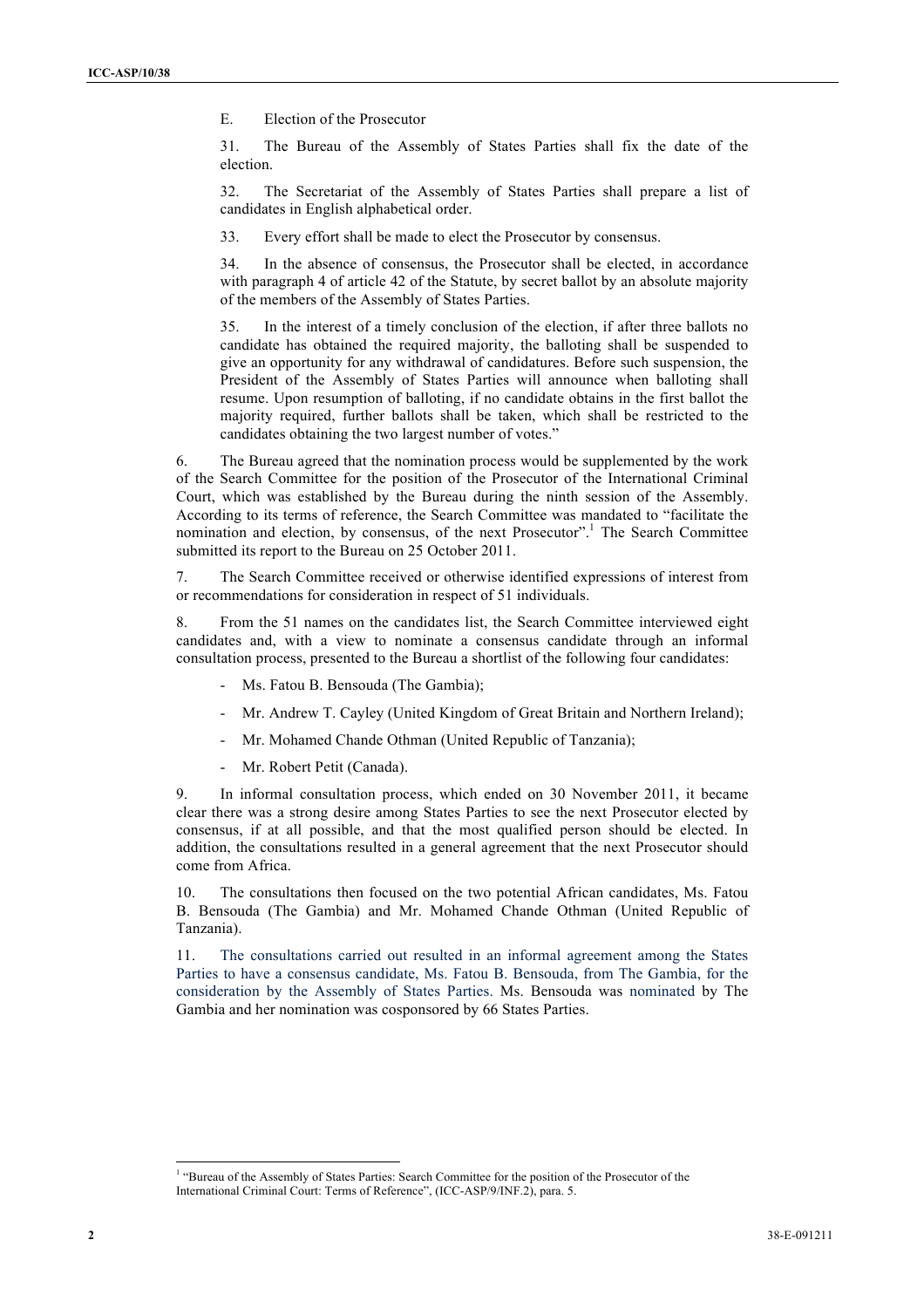# **Annex**

# **Fatou B. Bensouda (The Gambia)**

[Original: English]

#### **Note verbale**

The Permanent Mission of the Republic of The Gambia to the United Nations presents its compliments to the Secretariat of the Assembly of States Parties to Rome Statute of the International Criminal Court and with reference to the latter's note ICC-ASP/10/S/95 of 28 November 2011, as well as to resolution ICC-ASP/3/Res.6 entitled "Procedure for the nomination and election of judges, the Prosecutor and Deputy Prosecutors of the International Criminal Court", adopted by the Assembly of States Parties on 10 September 2004, has the honour with the following States Parties (See List Attached) to nominate Ms. Fatou B. Bensouda, from The Gambia, for election to the position of Prosecutor of the International Criminal Court, at the election to be held on 12 December 2011 during the tenth session of the Assembly of States Parties in New York.

The aforementioned States Parties were guided by Article 42 of the Rome Statute of the International Criminal Court. Ms. Bensouda is a person with high moral character. She is highly competent and has, over the years, successfully prosecuted complex criminal cases. She is fluent in English and has an excellent working knowledge of the French Language. A copy of her curriculum vitae is attached. The aforementioned States Parties strongly believe that given her academic qualifications, proven practical prosecutorial skills and relevant experience she will make a good Prosecutor.

[…]

# **List of countries**

- 1. Albania
- 2. Andorra
- 3. Argentina
- 4. Australia
- 5. Barbados
- 6. Belgium
- 7. Belize
- 8. Benin
- 9. Brazil
- 10. Burkina Faso
- 11. Canada
- 12. Cape Verde
- 13. Central African Republic
- 14. Chad
- 15. Chile
- 16. Colombia
- 17. Costa Rica
- 18. Democratic Republic of the Congo
- 19. Denmark
- 20. Djibouti
- 21. Dominican Republic
- 22. Finland
- 23. France
- 24. Gabon
- 25. Gambia
- 26. Germany